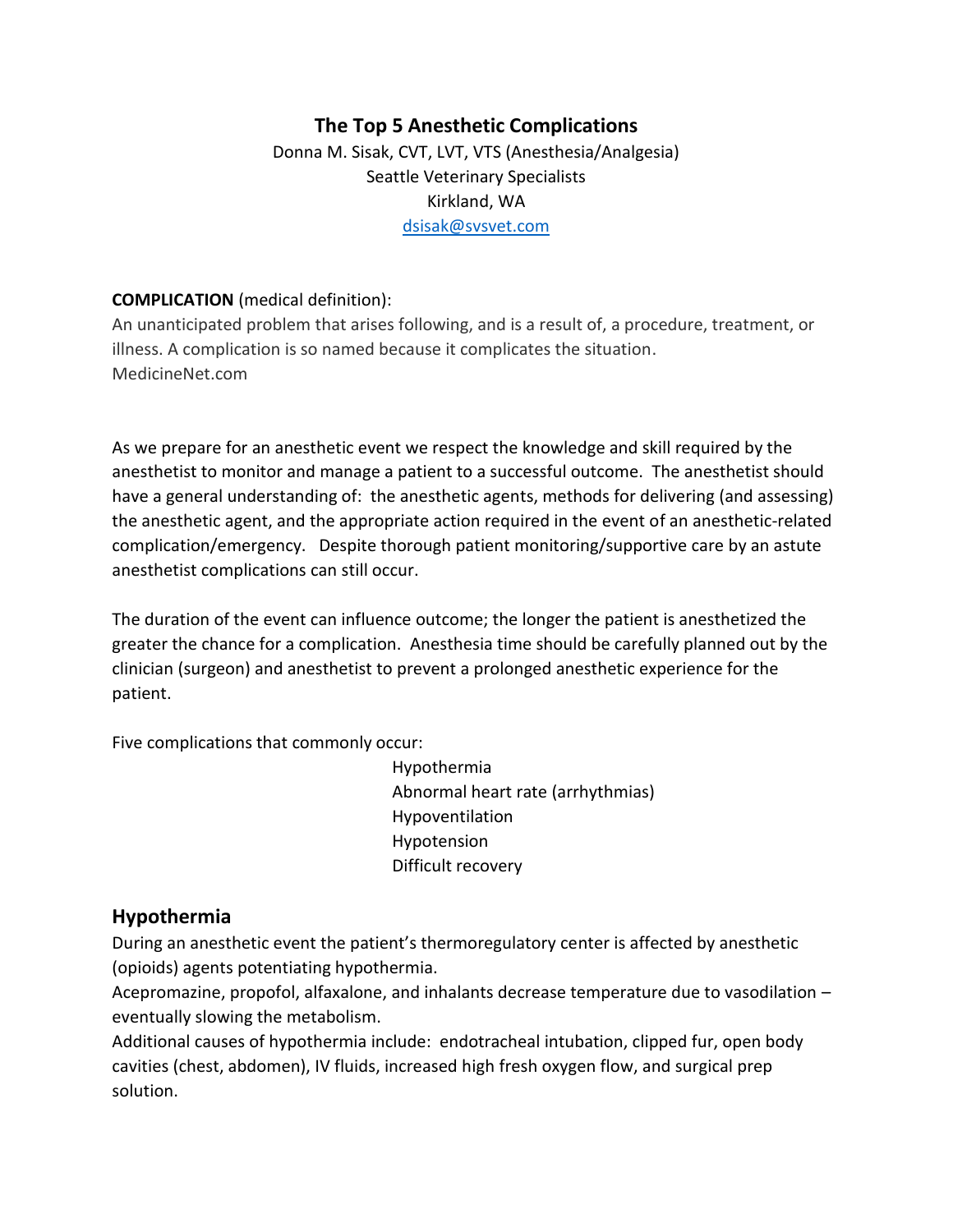The consequences of hypothermia include: decreased metabolism (decreased anesthetic requirements), decrease immune response, delayed wound healing, and coagulopathies. As hypothermia progresses patients become bradycardic and unresponsive to anticholinergic (atropine, glycoprryolate) therapy. This bradycardic episode will decrease the patient's cardiac output (CO) resulting in hypotension (decreased tissue perfusion) and ischemia (inadequate blood supply to tissues and vital organs).

Cardiac arrhythmias (atrioventricular block (AV block), ventricular premature contractions (VPC's) can also occur as the patient's temperature continues to drop.

Hypothermia also results in prolonged recoveries and shivering. Shivering increases the patient's metabolic rate and oxygen consumption – this can compromise organ (kidneys) function.

Treatment begins with prevention. In the premedication (premed) period, pre-warming can help minimize temperature loss. Warm laundry and circulating warm air blanket can be used to "tuck in" the patient providing he/she will tolerate this.

Peri-operatively, warming devices ( circulating warm water and warm air blankets, Hotdog warming device, decreasing oxygen flow rates to minimum oxygen requirement ( oxygen maintain consumption), warm environment, warm IV fluids and prepping solutions, should be instituted as best as possible.

Minimizing anesthesia will also help prevent hypothermia.

# **Abnormal heart rate**

Throughout the anesthetic event the anesthetist closely monitors the patient's cardiovascular status. Mucous membrane (mm) color, capillary refill time (CRT), heart rate/rhythm are usually assessed in 5 minute intervals.

An electrocardiogram (ECG) is used to monitor the heart's electrical activity – helpful in identifying arrhythmias. An esophageal stethoscope is an inexpensive piece of equipment used to obtain heart rate and sounds; this is a very valuable monitoring device for not only hearing heart sounds – also good for airway sounds. The use of a Doppler (blood pressure monitor) can also aide the anesthetist in acquiring the patient's heart rate.

Bradycardia (decreased heart rate) is a very common anesthetic complication. Generally speaking, bradycardia refers to heart rates <50 bpm in large dogs, < 70 bpm in small dogs, and, 100 bpm in cats.

Causes of bradycardia: use of vagotonic drugs (alpha-2 adrenergic agonists or opioids), increased vagal tone (intubation, oculocardic reflex), hyperkalemia (increased potassium), hypothermia, hypoxia (decreased oxygen at the tissue level), and excessive depth.

Treatment begins once the cause for bradycardia is determined.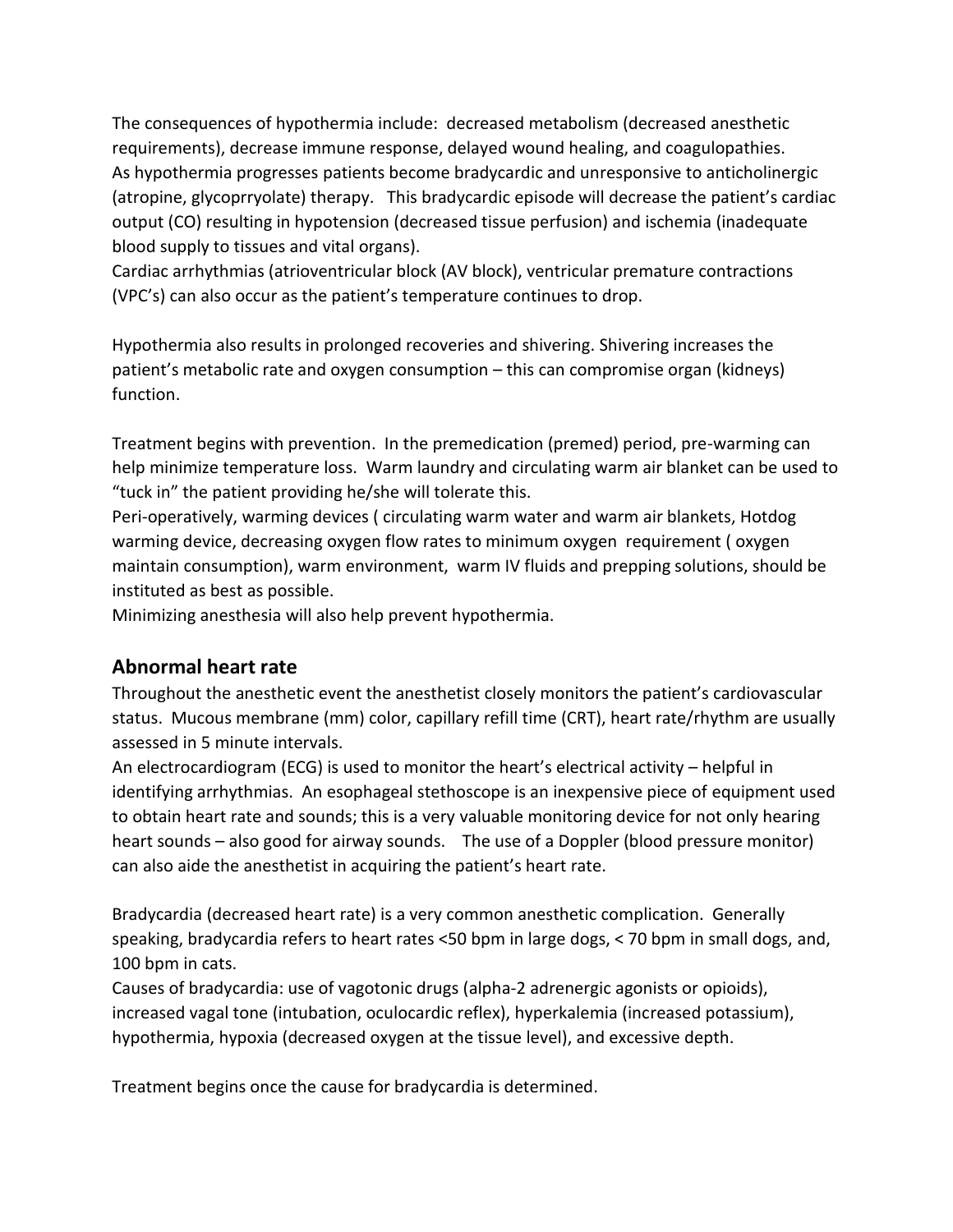Vagal induced bradycardia is treated with the use of an anticholinergic (atropine, glycopyrrolate) given IV. Anticholinergics can be used preemptively for patients suspected of having high vagal tone (brachycephalic).

Reflex bradycardia caused by the use of alpha-2 agonists (dexmedetomidine) need not be treated unless hypotension/reduced perfusion occur.

Bradycardia caused by hyperkalemia, hypothermia, or excessive depth it is advised to treat the underlying cause.

# **Hypoventilation**

Hypoventilation (also known as respiratory depression) (CO2 > 45mmHg) is inadequate ventilation to perform essential gas exchange. It is insufficient elimination of CO2 from the body and a reduction of oxygen delivery to the tissues. The concentration of CO2 in the blood stream rises in the circulating blood and produces a state known as hypercapnia (or hypercarbia). This is a common concern in the anesthetized patient as a result of insufficient (spontaneous) ventilation.

Hypoventilation is usually drug induced. Opioids, propofol, alfaxalone and inhalants can result in dose-dependent respiratory depression. Acepromazine and benzodiazepines cause minimal respiratory depression.

Upper airway obstruction (brachycephalic syndrome (BAS), neurologic disease (chemoreceptor's sensitivity to carbon dioxide (CO2), and impaired respiratory muscle effort (rib fractures, obesity, bandage) are other causes for hypoventilation.

Throughout the anesthetic event the anesthetist maintains and closely monitors the patient's respiratory function. Respiratory rate/rhythm/effort are evaluated at 5 minute intervals. The anesthetist should be comfortable with "hands-on" monitoring – using one's own senses (sight, sound, touch) in determining patient's respiratory status.

Mechanical monitoring by the anesthetist involves the use of equipment that will aide in assessing the patient's ventilation. A combination of devices, pulse oximetery (SpO2**)** and capnometry (CO2) can enhance anesthetic management (respiratory) in the patient. The use of both of these devices in conjunction can provide the anesthetist with valuable information regarding gas exchange at the pulmonary level.

Treatment to correct hypoventilation begins once the cause is detected. Initially anesthetic depth should be assessed to rule out the possibility of the patient being too deep. Intermittent manual or mechanical ventilation may be needed until the patient regains spontaneous ventilation.

Partial or full reversal agents (for opioids) may need to be considered to improve respiratory depression once in recovery.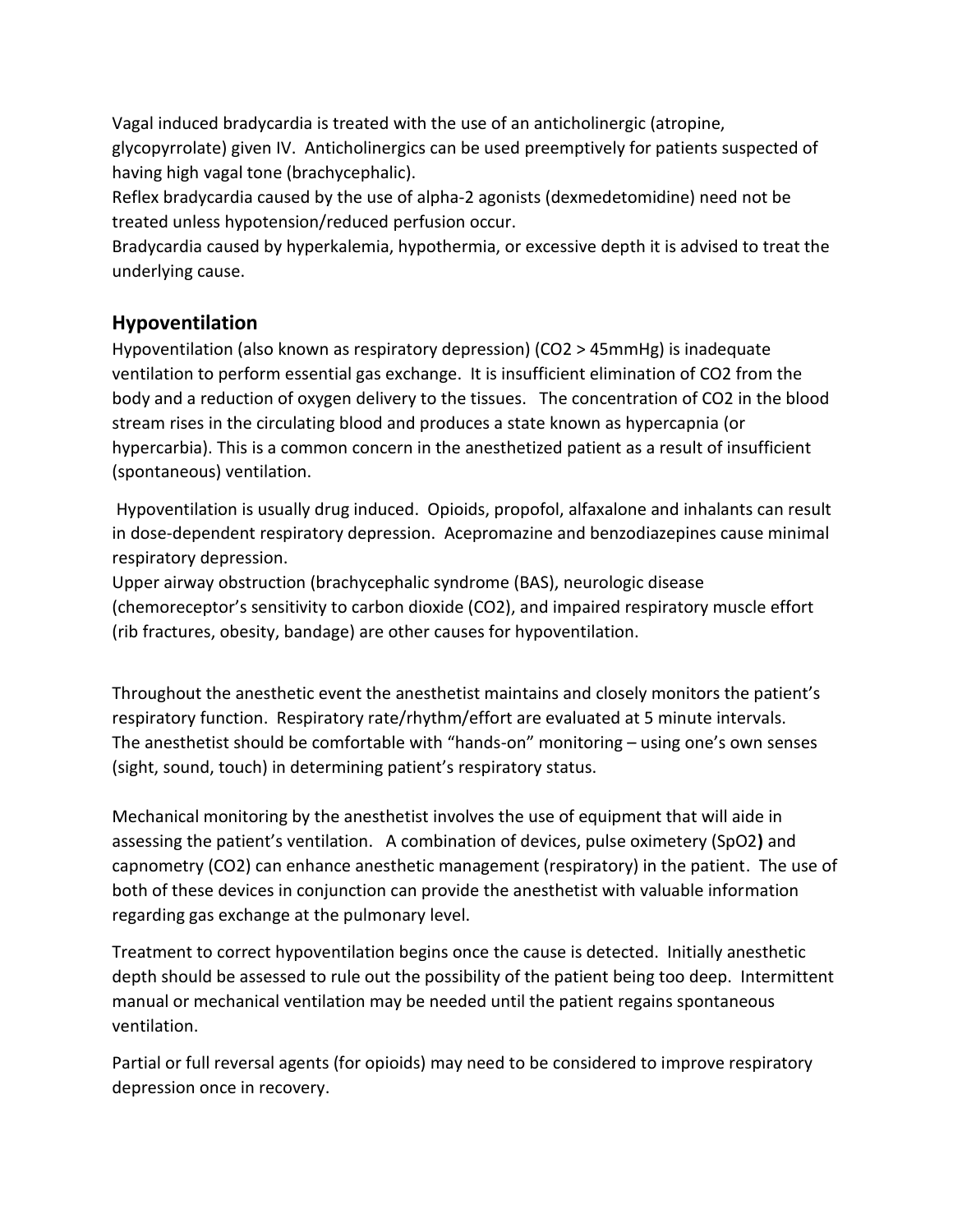# **Hypotension**

Hypotension is defined as mean arterial pressure (MAP) < 60mmHg, a systolic arterial pressure (SAP) < 80mmHg. Hypotension results in decrease perfusion to vital organs (heart, brain, kidneys, etc.). The main "players" contributing to hypotension are: hypovolemia, decreased cardiac output (CO), vasodilation.

A few commonly used anesthetic agents contribute significantly to hypotension. Acepromazine and propofol cause vasodilation. Inhalants cause a dose-dependent decrease in cardiac contractility and systemic vascular resistance. By using the low doses of acepromazine (diluted) in addition to reducing the vaporizer setting, hypotension can be minimized (or improved on).

Other causes of hypotension include: dehydration, blood loss, histamine release, and anaphylaxis.

The clinical signs of hypotension are: weak palpable pulse, prolonged CRT, tachycardia, systolic pressure less than 70mmHg and mean pressure less than 60mmHg.

Correcting fluid deficits either through the administration of crystalloids or colloids (or blood products if hemorrhage) is indicated. Perfusion (CRT) should be evaluated and an IV crystalloid bolus (5 – 10mls/kg) determined by the magnitude of the hypotension should be started. If hypotension persists, the anesthetist can then administer a colloid bolus (5mls/kg) to maintain colloid oncotic pressure. Blood products may be necessary if hypotension is as a result of hemorrhage.

In situations where IV fluid therapy is not sufficient then sympathomimentics (dopamine, dobutamine) or vasopressors (phenylephrine) should be considered.

# **Difficult recovery**

The recovery period for some patients can be challenging and unpleasant. It is during the recovery period where most deaths occur. Patients in the recovery period should have supervision for at least the first few hours post-extubation.

Two common recovery complications are: **delayed recovery** (>30 mins since termination of anesthesia) and **rapid recovery** with or without pain.

Delayed recovery may be an indication excessive depth or slow elimination (hepatic, renal disease, poor perfusion, etc.)) of anesthetic agents. Hypothermia can also cause a delayed recovery.

A prolonged recovery may be an indication of a serious condition that may eventually result in death of the patient.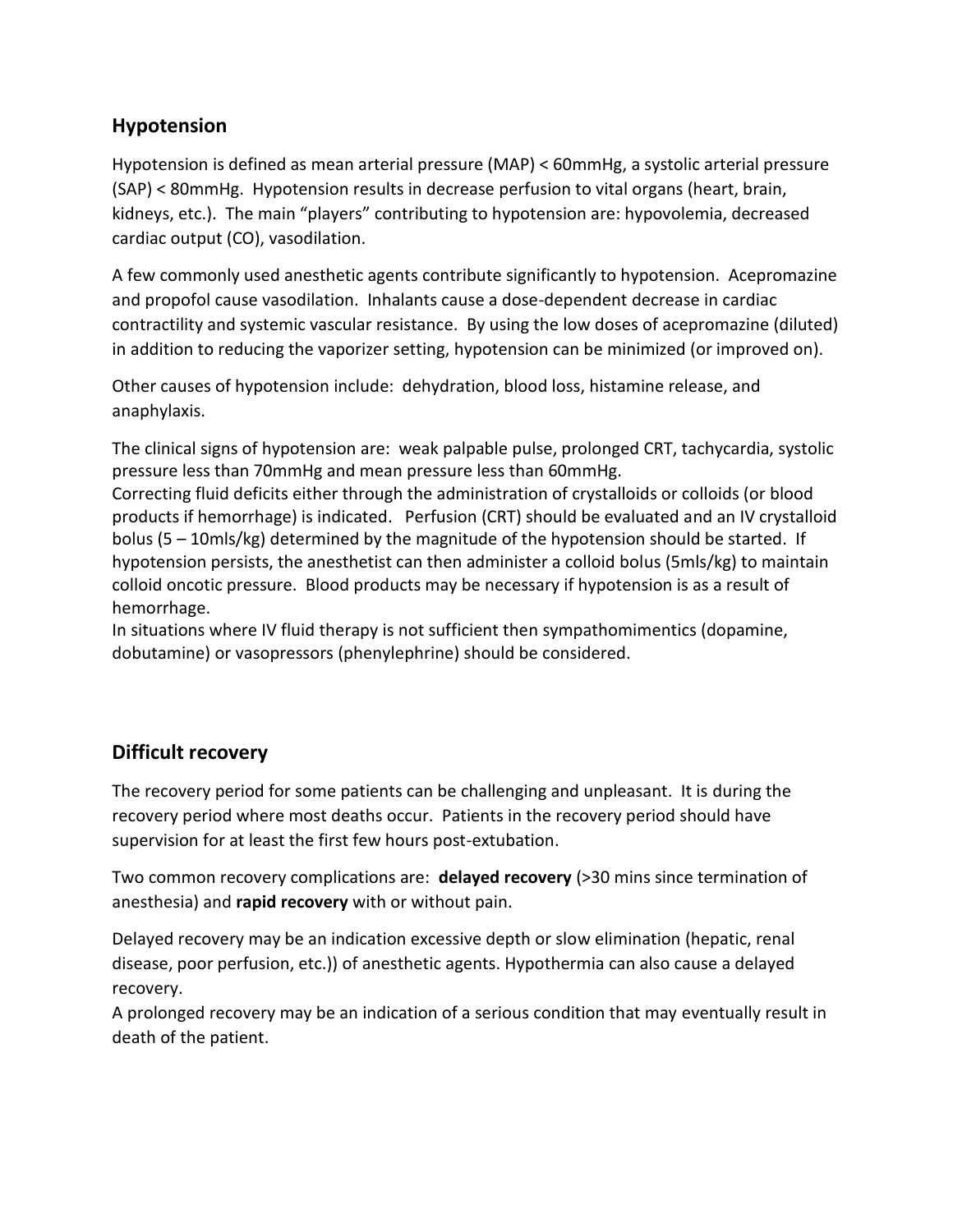A slow recovery causes depressed ventilation and slow elimination of inhalant anesthetics; this will further exacerbate hypothermia and slow metabolism (of injectable anesthetics) resulting a slower return to consciousness.

If a slow recovery is a result of hypothermia appropriate warming therapy (warm environment, warm IV fluids, warm water or warm air circulating blankets, and warm laundry) should begin immediately. Pre-warming and minimizing anesthesia time can help prevent this from happening.

If reversible anesthetic agents were used (opioids, alpha-2 agonists, benzodiazipines) reversal agents (antisedan, flumazenil) should definitely be considered to expedite the recovery process (keeping in mind patient comfort).

On the other hand, a **rapid recovery** is also not desirable. Patients waking up too quickly can be very distressing to all involved. These patients are in danger of injuring themselves (and others).

Ideally, all patients should be placed in a warm, quiet environment prior to extubation to minimize as much post-anesthetic excitement as possible.

During a "stormy", rapid recovery it will be important to determine what may have caused this inappropriate "wake-up". Is it a result of pain or dysphoria, anxiety/agitation for anesthetic agents? This can be a very challenging time not only for the patient but also for the anesthetist/recovery nurse. It may require a multi-step process to get these patients "settled".

Various anesthetics (dissociatives, tranquilizers, opioids) can cause unwanted behavior changes. If dysphoria is suspected as a result of opioid use, a partial reversal may be required. Butorphanol 0.05mg/kg IV can be administered to take away some of the unwanted behavior. A low tranquilizer may be beneficial for mild sedation and calming. Acepromazine 0.01mg/kg IV or dexmedetomidine 0.002 mg/kg IV can be used.

If pain is the cause of a rough recovery, additional analgesia should be administered.